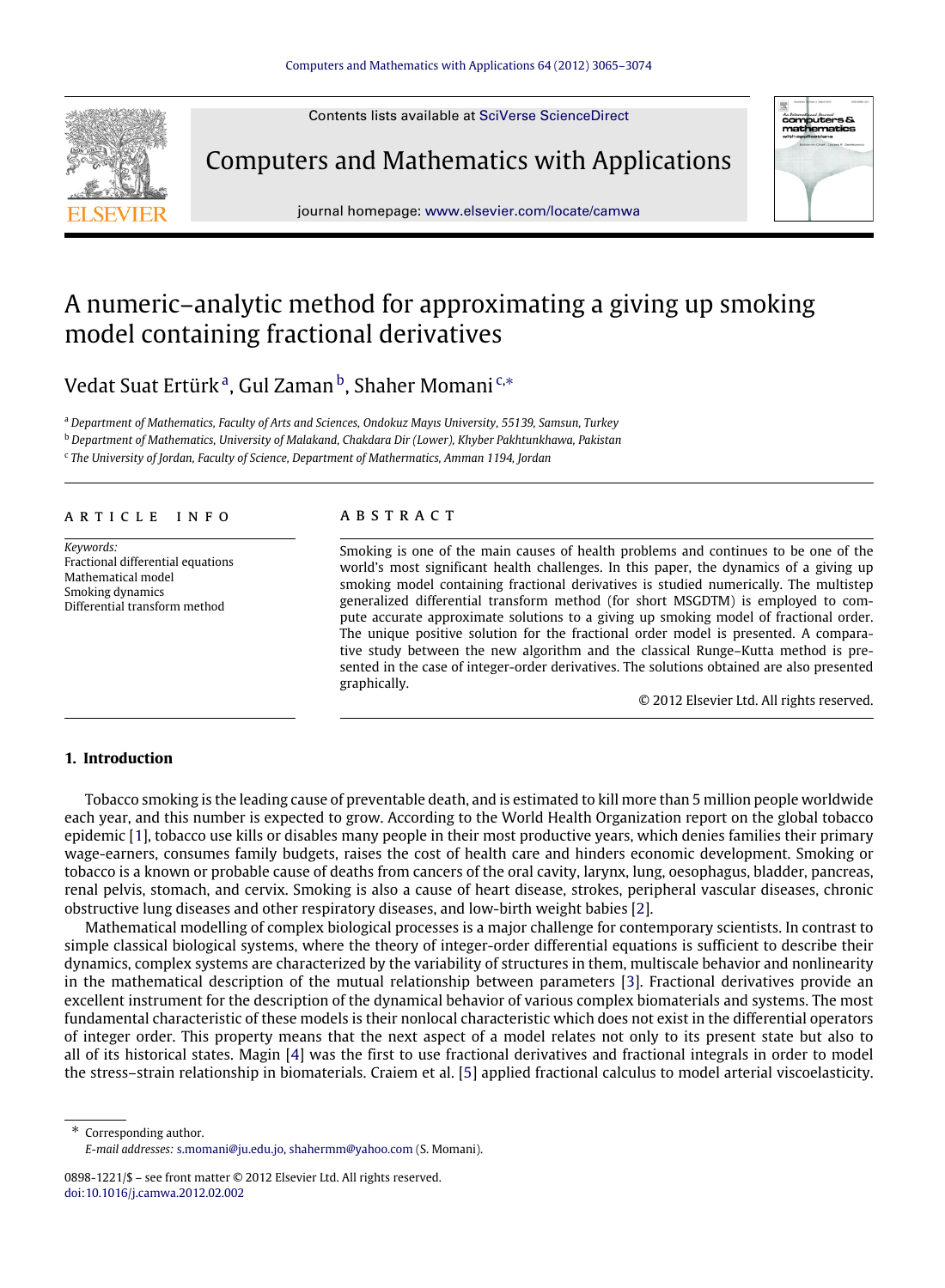Abdullah [\[6\]](#page-8-5) used fractional differential equations to model the Michaelis–Menten reaction in a 2-d region containing obstacles. For more details about using fractional calculus in modelling complex biomaterials, we refer the reader to [\[3\]](#page-8-2) and the references therein.

Some efforts have been made in the mathematical modeling of giving up smoking since the 2000s (see Refs. [\[7–11\]](#page-9-0)). In [\[12\]](#page-9-1), the authors proposed a modified model that describes a giving up smoking model. In their paper they studied the quality behavior and represented numerical simulation by using a numerical method. Their model is given by

$$
\frac{dP(t)}{dt} = bN(t) - \beta_1(t)L(t)P(t) - (d_1 + \mu)P(t) + \tau Q(t),
$$
\n
$$
\frac{dL(t)}{dt} = \beta_1(t)L(t)P(t) - \beta_2(t)L(t)S(t) - (d_2 + \mu)L(t),
$$
\n
$$
\frac{dS(t)}{dt} = \beta_2(t)L(t)S(t) - (\gamma + d_3 + \mu)S(t),
$$
\n
$$
\frac{dQ(t)}{dt} = \gamma S(t) - (\tau + d_4 + \mu)Q(t),
$$
\n
$$
\frac{dN(t)}{dt} = (b - \mu)N(t) - (d_1P(t) + d_2L(t) + d_3S(t) + d_4Q(t)),
$$
\n(1)

under the initial conditions

<span id="page-1-0"></span>
$$
P(0) = c_1, \qquad L(0) = c_2, \qquad S(0) = c_3, \qquad Q(0) = c_4, \qquad N(0) = c_5,\tag{2}
$$

where  $P(t)$ ,  $L(t)$ ,  $S(t)$ ,  $Q(t)$  and  $N(t)$  denote the numbers of potential smokers, occasional smokers, smokers, quit smokers and total smokers at time *t*, respectively. Here *b* is the birth rate,  $\mu$  is the natural death rate,  $\gamma$  is the recovery rate from smoking,  $\beta_1(t)$  and  $\beta_2(t)$  are transmission coefficients,  $d_1, d_2, d_3$  and  $d_4$  represent the death rates of potential smokers, occasional smokers, smokers and quit smokers related to smoking disease, respectively. Additionally, τ represents the rate at which a quit smoker in the population becomes a potential smoker again.

Now we introduce fractional order into the ordinary differential equation model by Zaman et al. [\[12\]](#page-9-1). The new system is described by the following set of fractional order differential equations:

$$
D_t^{\alpha}P(t) = bN(t) - \beta_1(t)L(t)P(t) - (d_1 + \mu)P(t) + \tau Q(t),
$$
\n(3)

$$
D_t^{\alpha}L(t) = \beta_1(t)L(t)P(t) - \beta_2(t)L(t)S(t) - (d_2 + \mu)L(t),
$$
\n(4)

<span id="page-1-1"></span>
$$
D_t^{\alpha} S(t) = \beta_2(t)L(t)S(t) - (\gamma + d_3 + \mu)S(t),
$$
\n(5)

$$
D_t^{\alpha} Q(t) = \gamma S(t) - (\tau + d_4 + \mu) Q(t),
$$
\n(6)

$$
D_t^{\alpha} N(t) = (b - \mu)N(t) - (d_1 P(t) + d_2 L(t) + d_3 S(t) + d_4 Q(t)),
$$
\n(7)

where  $D_t^{\alpha}$  is a fractional derivative in the Caputo sense and  $\alpha$  is a parameter describing the order of the fractional timederivative with  $0 < \alpha < 1$ , subject to the same initial conditions given in Eq. [\(2\).](#page-1-0) The general response expression contains a parameter describing the order of the fractional derivatives that can be varied to obtain various responses. Obviously, the integer-order system can be viewed as a special case of the fractional-order system by putting the time-fractional order of the derivative equal to one. In other words, the ultimate behavior of the fractional system response must converge to the response of the integer order version of the equation.

To the best of our knowledge, this work represents the first available numerical solution for a giving up smoking model of fractional order. For this reason, we intend to obtain the approximate solutions of the problems  $(3)-(7)$  via the multistep generalized differential transform method (MSGDTM). This method is only a simple modification of the generalized differential transform method (GDTM) [\[13–16\]](#page-9-2), in which it is treated as an algorithm in a sequence of small intervals (i.e. time steps) for finding accurate approximate solutions to the corresponding systems. The approximate solutions obtained by using the GDTM are valid only for a short time. The ones obtained by using the MSGDTM [\[17](#page-9-3)[,18\]](#page-9-4) are more valid and accurate during a long time, and are in good agreement with the classical Runge–Kutta method numerical solution when the order of the derivative is one.

This paper is organized as follows. In Section [2,](#page-1-2) we present some necessary definitions and notations related to fractional calculus. In Section [3,](#page-2-0) we show the existence of the non-negative solution of the giving-up smoking model. In Section [4,](#page-3-0) the proposed method is applied to the problems [\(3\)–\(7\)](#page-1-1) while numerical simulations are presented graphically in Section [5.](#page-5-0) Finally, the conclusion is given in Section [6.](#page-7-0)

# <span id="page-1-2"></span>**2. Preliminaries**

In this section, we give some basic definitions and properties of the fractional calculus theory which are used further in this paper [\[19–22\]](#page-9-5).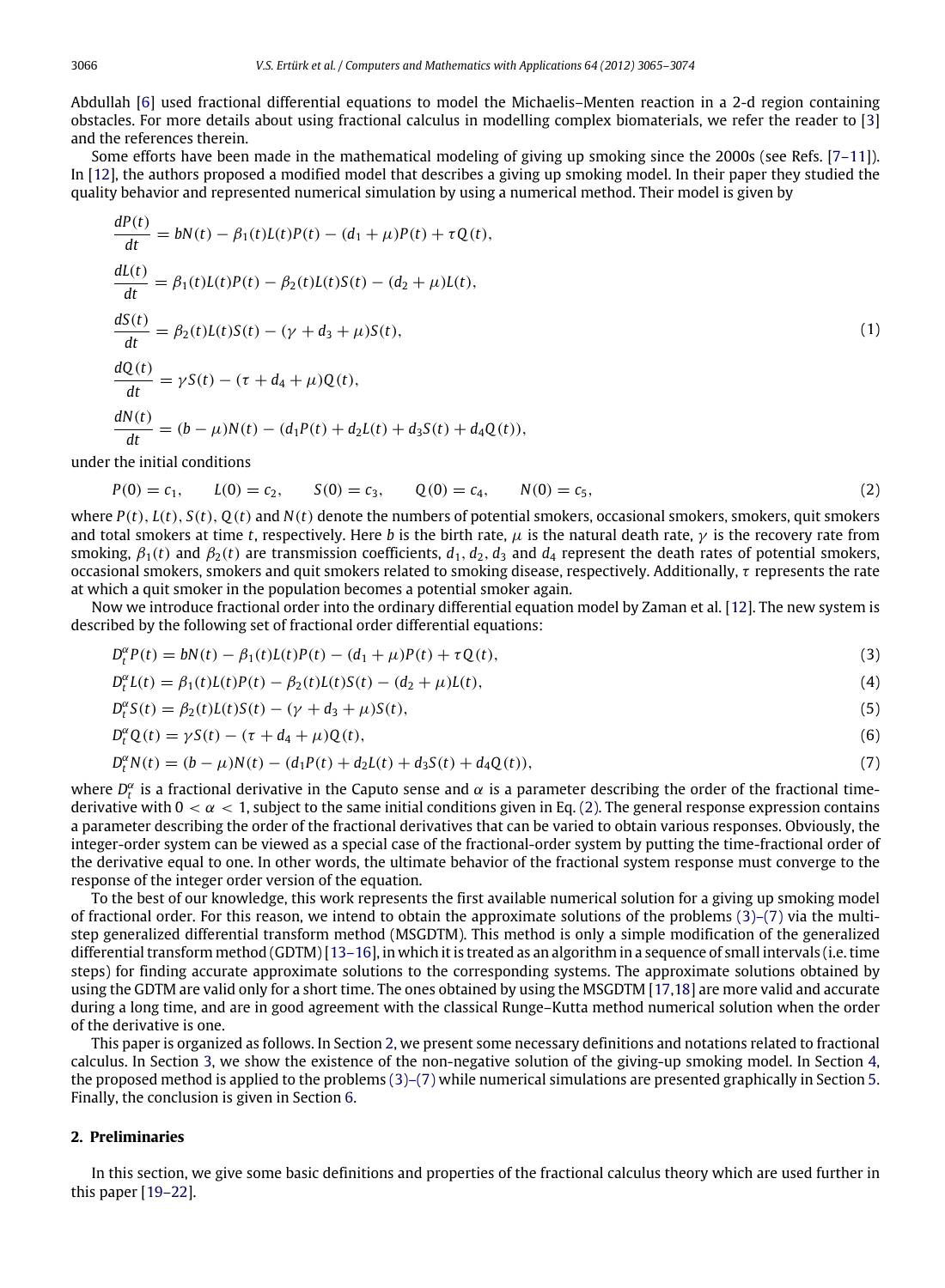**Definition 2.** The Riemann–Liouville integral operator of order  $\alpha > 0$  with  $a \ge 0$  is defined as

$$
(J_a^{\alpha}f)(x) = \frac{1}{\Gamma(\alpha)} \int_a^x (x - t)^{\alpha - 1} f(t) dt, \quad x > a,
$$
\n(8)

$$
(\int_{a}^{0} f)(x) = f(x). \tag{9}
$$

Properties of the operator can be found in [\[19\]](#page-9-5). We only need here the following:

For  $f \in C_\alpha$ ,  $\alpha$ ,  $\beta > 0$ ,  $a \ge 0$ ,  $c \in R$  and  $\gamma > -1$ , we have

$$
\left(\int_{a}^{\alpha} \int_{a}^{\beta} f\right)(x) = \left(\int_{a}^{\beta} \int_{a}^{\alpha} f\right)(x) = \left(\int_{a}^{\alpha+\beta} f\right)(x),\tag{10}
$$

$$
J_a^{\alpha} x^{\gamma} = \frac{x^{\gamma + \alpha}}{\Gamma(\alpha)} B_{\frac{\chi - a}{x}} (\alpha, \gamma + 1), \tag{11}
$$

where  $B_{\tau}(\alpha, \gamma + 1)$  is the incomplete beta function which is defined as

$$
B_{\tau}(\alpha, \gamma + 1) = \int_0^{\tau} t^{\alpha - 1} (1 - t)^{\gamma} dt,
$$
\n(12)

$$
J_a^{\alpha}e^{cx} = e^{ac}(x-a)^{\alpha} \sum_{k=0}^{\infty} \frac{\left[c(x-a)\right]^k}{\Gamma(\alpha+k+1)}.
$$
\n(13)

The Riemann–Liouville derivative has certain disadvantages when trying to model real-world phenomena with fractional differential equations. Therefore, we shall introduce a modified fractional differential operator  $D_a^\alpha$  proposed by Caputo in his work on the theory of viscoelasticity.

**Definition 3.** The Caputo fractional derivative of  $f(x)$  of order  $\alpha > 0$  with  $a \ge 0$  is defined as

$$
(D_a^{\alpha}f)(x) = (J_a^{m-\alpha}f^{(m)})(x) = \frac{1}{\Gamma(m-\alpha)} \int_a^x \frac{f^{(m)}(t)}{(x-t)^{\alpha+1-m}} dt,
$$
\n(14)

for  $m - 1 < \alpha \le m$ ,  $m \in \mathbb{N}, x \ge a$ ,  $f(x) \in C_{-1}^m$ .

The Caputo fractional derivative was investigated by many authors; for  $m-1 < \alpha \le m$ ,  $f(x) \in C_\alpha^m$  and  $\alpha \ge -1$ , we have

$$
(J_a^{\alpha} D_a^{\alpha} f)(x) = J^m D^m f(x) = f(x) - \sum_{k=0}^{m-1} f^{(k)}(a) \frac{(x-a)^k}{k!}.
$$
\n(15)

For mathematical properties of fractional derivatives and integrals one can consult the mentioned references.

## <span id="page-2-0"></span>**3. Non-negative solutions**

Let  $R_+^5 = \{X \in R^5 : X \ge 0\}$  and  $X(t) = (P(t), L(t), S(t), Q(t), N(t))^T$ . For the proof of the theorem about non-negative solutions we shall need the following lemma [\[23\]](#page-9-6).

**Lemma 3.1** (*Generalized Mean Value Theorem*). *Let*  $f(x) \in C[a, b]$  and  $D^{\alpha}f(x) \in C[a, b]$  for  $0 < \alpha \leq 1$ . Then we have

<span id="page-2-1"></span>
$$
f(x) = f(a) + \frac{1}{\Gamma(\alpha)} D^{\alpha} f(\xi) (x - a)^{\xi},
$$

*with*  $0 \leq \xi \leq x$ , for all  $x \in (a, b]$ .

**Remark 3.2.** Suppose  $f(x) \in C[0, b]$  and  $D^{\alpha}f(x) \in C[0, b]$  for  $0 < \alpha \leq 1$ . It is clear from [Lemma 3.1](#page-2-1) that if  $D^{\alpha}f(x) \geq 0$ for all  $x \in (0, b)$ , then the function f is non-decreasing, and if  $D^{\alpha}f(x) \le 0$  for all  $x \in (0, b)$ , then the function f is non-increasing.

 $\bf Theorem~3.3.$  *There is a unique solution for the initial value problem given by [\(3\)–\(7\)](#page-1-1), and the solution remains in*  $R^5_+$ *.*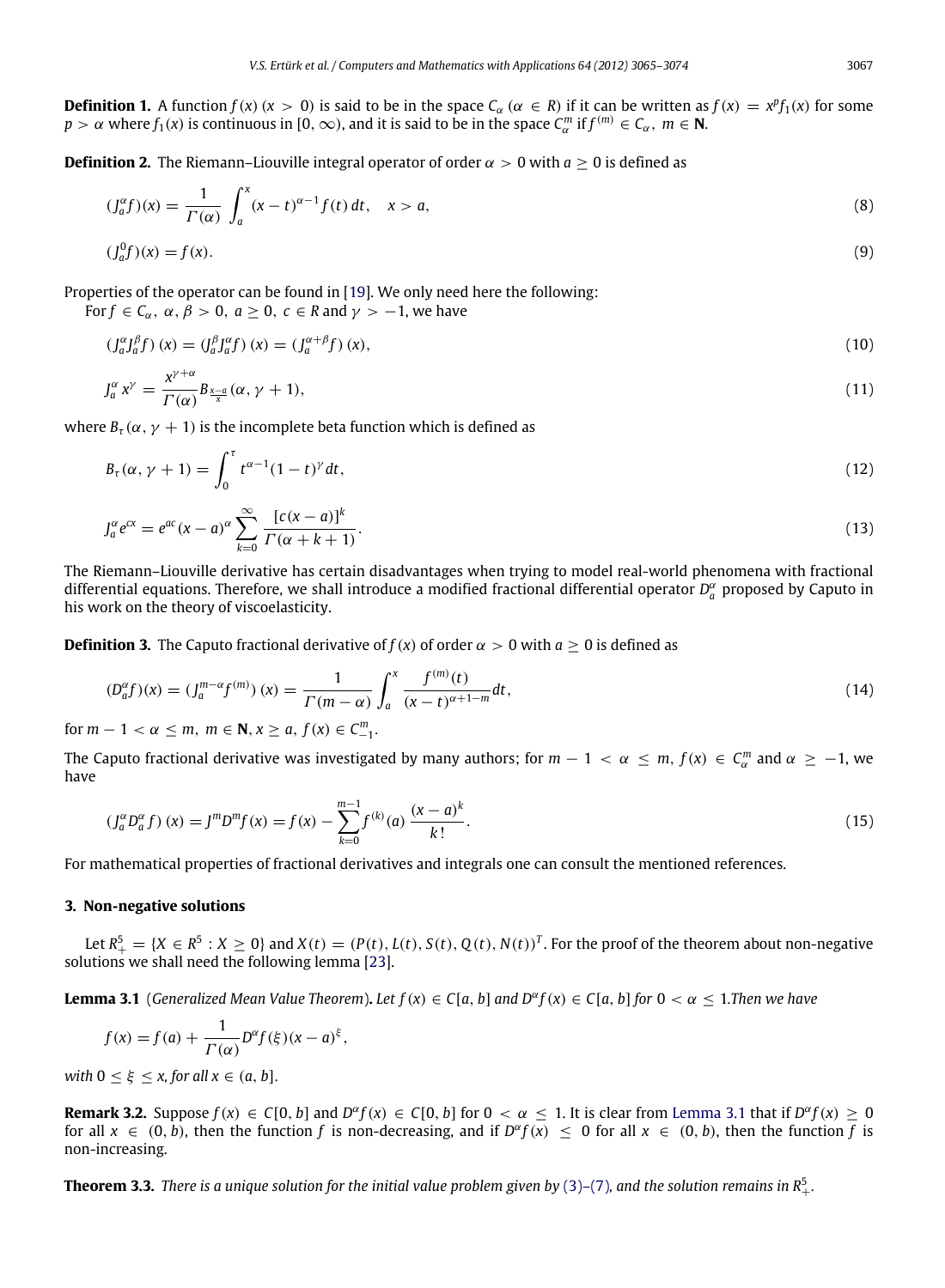**Proof.** The existence and uniqueness of the solution of [\(3\)–\(7\)](#page-1-1) in (0,  $\infty$ ) can be obtained from [\[24,](#page-9-7) Theorem 3.1 and Remark 3.2]. We need to show that the domain  $R_+^5$  is positively invariant. Since

$$
D_t^{\alpha} P(t)|_{P=0} = bN(t) + \tau Q(t) \ge 0,
$$
  
\n
$$
D_t^{\alpha} L(t)|_{L=0} = 0,
$$
  
\n
$$
D_t^{\alpha} S(t)|_{S=0} = 0,
$$
  
\n
$$
D_t^{\alpha} Q(t)|_{Q=0} = \gamma S(t) \ge 0,
$$
  
\n
$$
D_t^{\alpha} N(t)|_{N=0} = -(d_1 P(t) + d_2 L(t) + d_3 S(t) + d_4 Q(t)) \ge 0,
$$

on each hyperplane bounding the non-negative orthant, the vector field points into  $R_+^5$ .  $\quad \Box$ 

# <span id="page-3-0"></span>**4. MSGDTM method**

Although the generalized differential transform method (GDTM) is used to provide approximate solutions for nonlinear problems in terms of convergent series with easily computable components, it has been shown that the approximated solutions obtained are not valid for large *t* for some systems [\[13–16\]](#page-9-2). Therefore we use the multi-step generalized differential transform method (MSGDTM) to approximate the solutions of Eqs. [\(3\)–\(7\),](#page-1-1) which offers accurate solution over a longer time frame compared to the standard generalized differential transform method [\[13,](#page-9-2)[16\]](#page-9-8).

Taking the differential transform of Eqs. [\(3\)–\(7\)](#page-1-1) with respect to time *t* gives

$$
P(k + 1) = \frac{\Gamma(\alpha k + 1)}{\Gamma(\alpha (k + 1) + 1)} \left( bN(k) - \sum_{k=0}^{k} \sum_{k=0}^{k2} B_1(k_1)L(k_2 - k_1)P(k - k_2) - (d_1 + \mu)P(k) + \tau Q(k) \right),
$$
  
\n
$$
L(k + 1) = \frac{\Gamma(\alpha k + 1)}{\Gamma(\alpha (k + 1) + 1)} \left( \sum_{k=0}^{k} \sum_{k=0}^{k2} B_1(k_1)L(k_2 - k_1)P(k - k_2) - \sum_{k=0}^{k} \sum_{k=0}^{k2} B_2(k_1)L(k_2 - k_1)S(k - k_2) - (d_2 + \mu)L(k) \right),
$$
  
\n
$$
S(k + 1) = \frac{\Gamma(\alpha k + 1)}{\Gamma(\alpha (k + 1) + 1)} \left( \sum_{k=0}^{k} \sum_{k=0}^{k2} B_2(k_1)L(k_2 - k_1)S(k - k_2) - (\gamma + d_3 + \mu)S(k) \right),
$$
  
\n
$$
Q(k + 1) = \frac{\Gamma(\alpha k + 1)}{\Gamma(\alpha (k + 1) + 1)} (\gamma S(k) - (\tau + d_4 + \mu)Q(k)),
$$
  
\n
$$
N(k + 1) = \frac{\Gamma(\alpha k + 1)}{\Gamma(\alpha (k + 1) + 1)} ((b - \mu)N(k) - (d_1P(k) + d_2L(k) + d_3S(k) + d_4Q(k))),
$$

where  $P(k)$ ,  $L(k)$ ,  $S(k)$ ,  $Q(k)$ ,  $N(k)$ ,  $B_1(k)$  and  $B_2(k)$  are the differential transformations of  $P(t)$ ,  $L(t)$ ,  $S(t)$ ,  $Q(t)$ ,  $N(t)$ ,  $\beta_1(t)$ and  $\beta_2(t)$ . The differential transforms of the initial conditions are given by  $P(0) = c_1$ ,  $L(0) = c_2$ ,  $S(0) = c_3$ ,  $Q(0) = c_4$  and  $N(0) = c_5$ . In view of the differential inverse transforms, the differential transform series solution for the systems [\(3\)–\(7\)](#page-1-1) can be obtained as

$$
P(t) = \sum_{k=0}^{K} P(k)t^{\alpha k},
$$
  
\n
$$
L(t) = \sum_{k=0}^{K} L(k)t^{\alpha k},
$$
  
\n
$$
S(t) = \sum_{k=0}^{K} S(k)t^{\alpha k},
$$
  
\n
$$
Q(t) = \sum_{k=0}^{K} Q(k)t^{\alpha k},
$$
  
\n
$$
N(t) = \sum_{k=0}^{K} N(k)t^{\alpha k}.
$$
  
\n(17)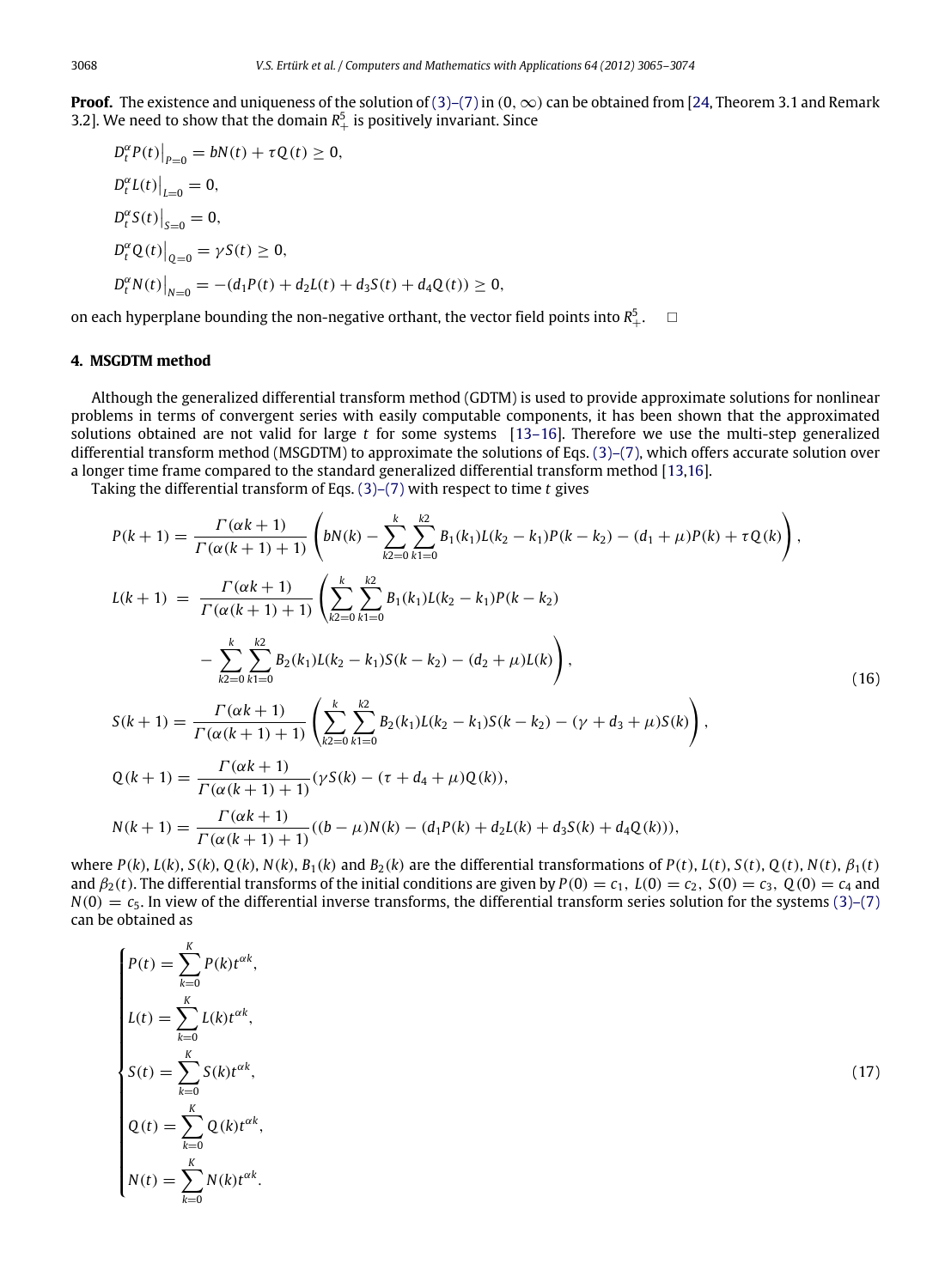<span id="page-4-0"></span>
$$
P(t) = \begin{cases}\n\sum_{k=0}^{K} P_1(k)t^{ck}, & t \in [0, t_1] \\
\sum_{k=0}^{K} P_2(k)(t - t_1)^{ak}, & t \in [t_1, t_2] \\
\vdots \\
\sum_{k=0}^{K} P_M(k)(t - t_{M-1})^{ck}, & t \in [t_{M-1}, t_M], \\
\sum_{k=0}^{K} L_2(k)(t - t_1)^{ak}, & t \in [t_1, t_2]\n\end{cases}
$$
\n
$$
L(t) = \begin{cases}\n\sum_{k=0}^{K} L_2(k)(t - t_1)^{ak}, & t \in [t_1, t_2] \\
\vdots \\
\sum_{k=0}^{K} L_M(k)(t - t_{M-1})^{sk}, & t \in [t_{M-1}, t_M], \\
\sum_{k=0}^{K} \sum_{k=0}^{K} S_1(k)t^{ak}, & t \in [0, t_1]\n\end{cases}
$$
\n
$$
S(t) = \begin{cases}\n\sum_{k=0}^{K} S_1(k)t^{ck}, & t \in [0, t_1] \\
\sum_{k=0}^{K} S_M(k)(t - t_1)^{ak}, & t \in [t_1, t_2] \\
\vdots \\
\sum_{k=0}^{K} S_M(k)(t - t_{M-1})^{ak}, & t \in [t_{M-1}, t_M], \\
\sum_{k=0}^{K} \sum_{k=0}^{K} Q_k(k)(t - t_1)^{ak}, & t \in [t_1, t_2]\n\end{cases}
$$
\n
$$
Q(t) = \begin{cases}\n\sum_{k=0}^{K} Q_1(k)t^{ck}, & t \in [0, t_1] \\
\sum_{k=0}^{K} Q_k(k)(t - t_1)^{ak}, & t \in [t_1, t_2] \\
\vdots \\
\sum_{k=0}^{K} Q_M(k)(t - t_{M-1})^{sk}, & t \in [t_{M-1}, t_M], \\
\sum_{k=0}^{K} N_2(k)(t - t_1)^{sk}, & t \in [t_{M-1}, t_M], \\
\sum_{k=0}^{K} N_M(k)(t - t_{M-1})^{sk}, & t \in [t_{M-1}, t_M],\n\end{cases}
$$
\n
$$
N(t) = \begin{cases}\n\sum_{k=0}^{K} Q_M(k)(t - t_{M-1})^{sk}, & t \in [t_
$$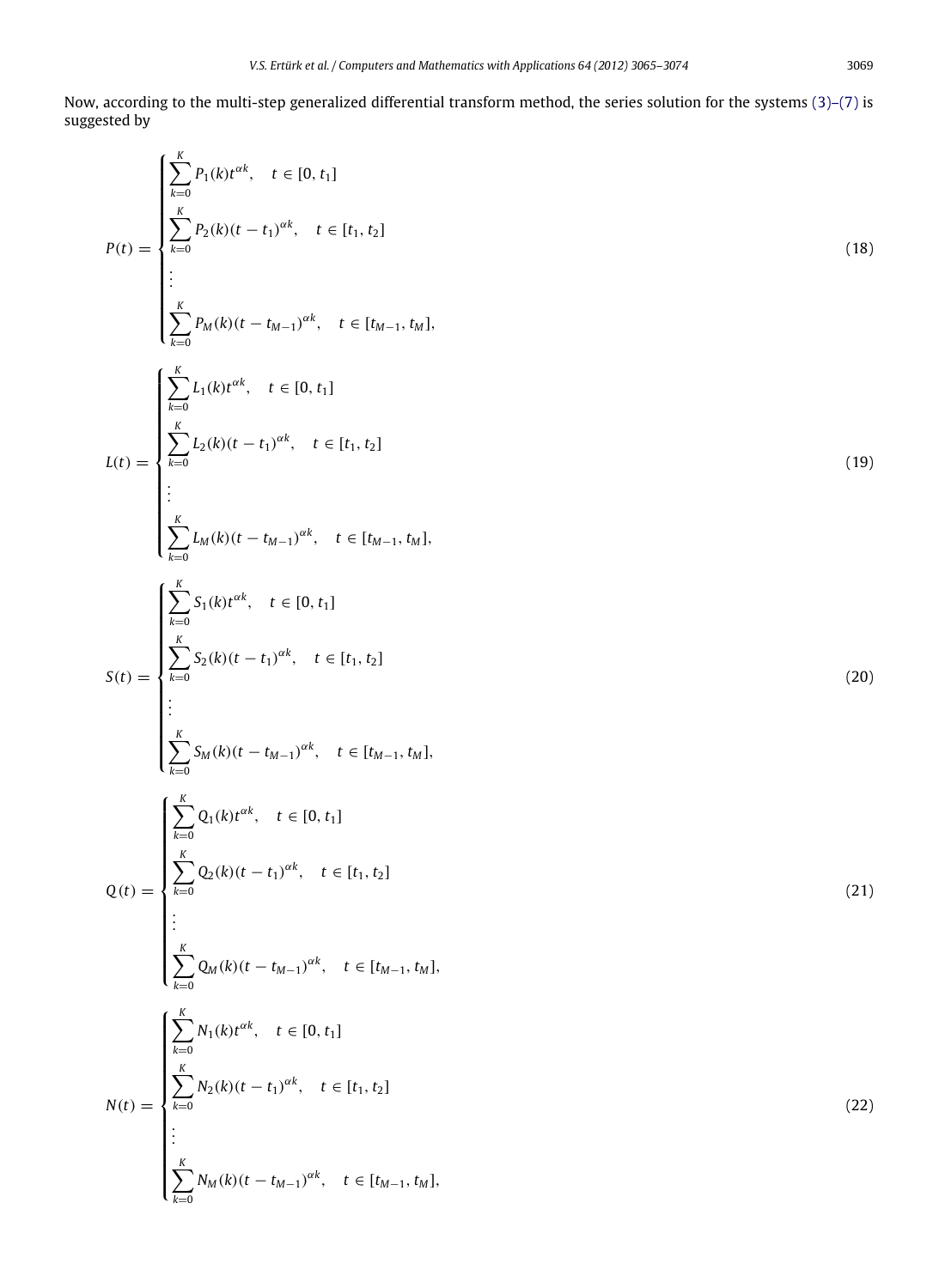<span id="page-5-2"></span>

<span id="page-5-1"></span>**Fig. 1.** *P*(*t*) versus *t*: solid line, MSGDTM; dotted line, Runge–Kutta method.

where  $P_i(k)$ ,  $L_i(k)$ ,  $S_i(k)$ ,  $Q_i(k)$  and  $N_i(k)$  for  $i = 1, 2, ..., M$  satisfy the following recurrence relations:

$$
P_{i}(k+1) = \frac{\Gamma(\alpha k + 1)}{\Gamma(\alpha (k+1) + 1)} \left(bN_{i}(k) - \sum_{k=0}^{k} \sum_{k=0}^{k2} B_{1}(k_{1})L_{i}(k_{2} - k_{1})P_{i}(k - k_{2}) - (d_{1} + \mu)P_{i}(k) + \tau Q_{i}(k)\right),
$$
  
\n
$$
L_{i}(k+1) = \frac{\Gamma(\alpha k + 1)}{\Gamma(\alpha (k+1) + 1)} \left(\sum_{k=0}^{k} \sum_{k=0}^{k2} B_{1}(k_{1})L_{i}(k_{2} - k_{1})P_{i}(k - k_{2}) - \sum_{k=0}^{k} \sum_{k=0}^{k} B_{2}(k_{1})L_{i}(k_{2} - k_{1})S_{i}(k - k_{2}) - (d_{2} + \mu)L_{i}(k)\right),
$$
  
\n
$$
S_{i}(k+1) = \frac{\Gamma(\alpha k + 1)}{\Gamma(\alpha (k+1) + 1)} \left(\sum_{k=0}^{k} \sum_{k=0}^{k2} B_{2}(k_{1})L_{i}(k_{2} - k_{1})S_{i}(k - k_{2}) - (\gamma + d_{3} + \mu)S_{i}(k)\right),
$$
  
\n
$$
Q_{i}(k+1) = \frac{\Gamma(\alpha k + 1)}{\Gamma(\alpha (k+1) + 1)} (\gamma S_{i}(k) - (\tau + d_{4} + \mu)Q_{i}(k)),
$$
  
\n
$$
N_{i}(k+1) = \frac{\Gamma(\alpha k + 1)}{\Gamma(\alpha (k+1) + 1)} ((b - \mu)N_{i}(k) - (d_{1}P_{i}(k) + d_{2}L_{i}(k) + d_{3}S_{i}(k) + d_{4}Q_{i}(k))),
$$

such that

 $P_i(t_{i-1}) = P_{i-1}(t_{i-1}),$   $I_i(t_{i-1}) = I_{i-1}(t_{i-1}),$   $S_i(t_{i-1}) = S_{i-1}(t_{i-1}),$   $Q_i(t_{i-1}) = Q_{i-1}(t_{i-1})$ 

and

$$
N_i(t_{i-1})=N_{i-1}(t_{i-1}), \quad i=2,3,\ldots,M.
$$

Finally, we start with  $P_0(0) = c_1$ ,  $L_0(0) = c_2$ ,  $S_0(0) = c_3$ ,  $Q_0(0) = c_4$  and  $N_0(0) = c_5$ , and, using the recurrence relation given in the system [\(23\),](#page-5-1) then we can obtain the multi-step generalized differential transform solution given in Eqs. [\(18\)–\(22\).](#page-4-0)

#### <span id="page-5-0"></span>**5. Numerical results**

Eqs.  $(3)$ – $(7)$  with transformed initial conditions were solved analytically using the MSGDTM and numerically using the classical Runge–Kutta method in the case of integer-order derivative. To demonstrate the effectiveness of the proposed algorithm as an approximate tool for solving the nonlinear system of fractional differential equations [\(3\)–\(7\)](#page-1-1) for larger *t*, we apply the proposed algorithm on the interval [0, 30]. It is to be noted that the multi-step generalized differential transform method results are obtained when  $K = 10$  and  $M = 3000$ . All the results are calculated by using the computer algebra package Mathematica.

We assume the following parameters of system [\(3\)–\(7\):](#page-1-1)  $b = 0.0045$ ,  $β_1(t) = 0.014$ ,  $β_2(t) = 0.014$ ,  $γ = 0.0165$ ,  $μ =$ 0.0021,  $\tau = 0$ ,  $d_1 = 0.034$ ,  $d_2 = 0.045$ ,  $d_3 = 0.054$ ,  $d_4 = 0.061$  and initial conditions  $c_1 = 153$ ,  $c_2 = 55$ ,  $c_3 = 79$ ,  $c_4 = 0.002$ 68,  $c_5 = 355$ .

[Figs. 1–5](#page-5-2) show the approximate solutions obtained using the MSGDTM and the classical Runge–Kutta method of  $P(t)$ ,  $L(t)$ ,  $S(t)$ ,  $Q(t)$  and  $N(t)$  when  $\alpha$  is one. From the graphical results in [Figs. 1–5,](#page-5-2) it can be seen that the results obtained using the multi-step generalized differential transform method match the results of the classical Runge–Kutta method very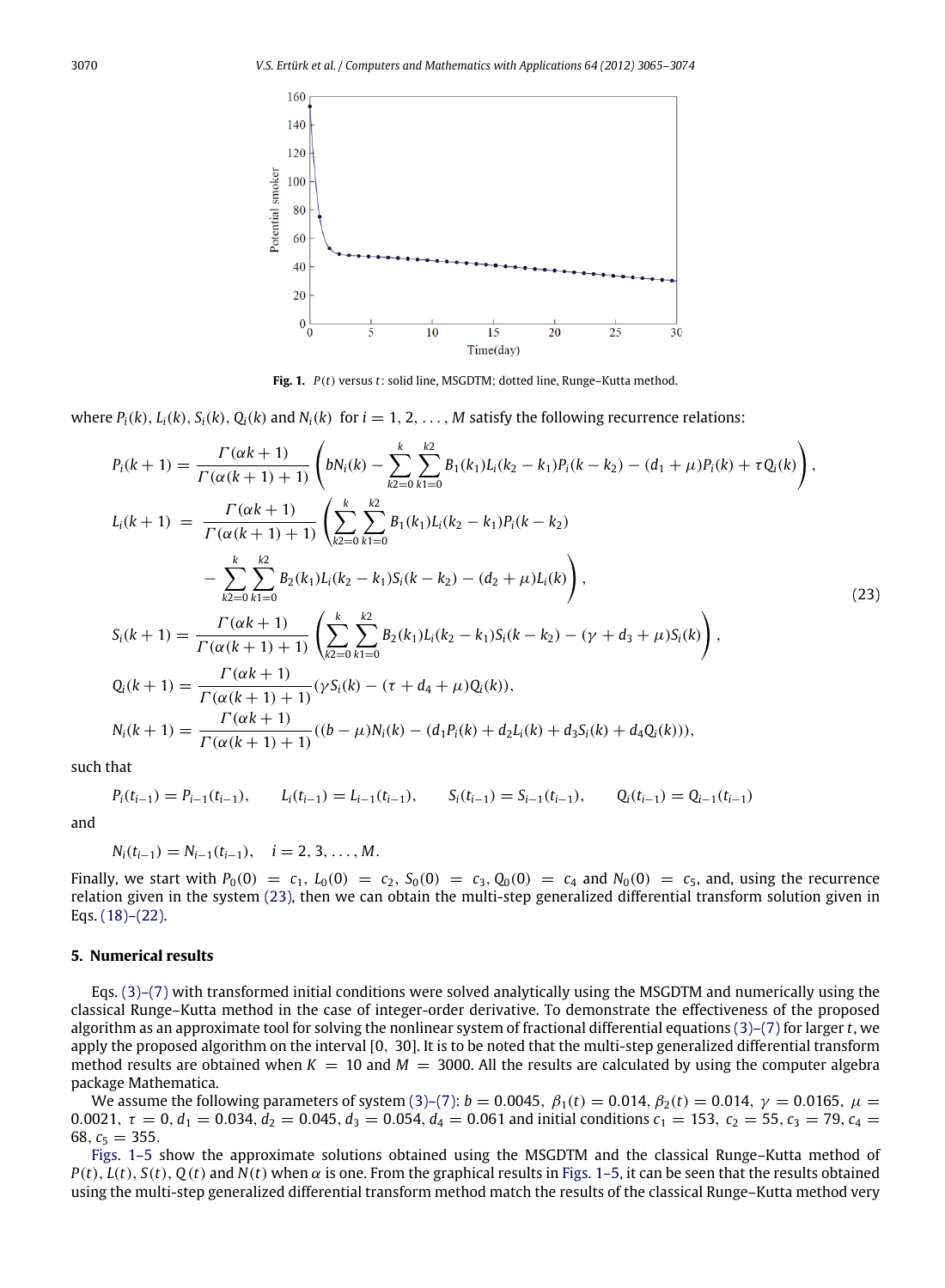

**Fig. 2.** *L*(*t*) versus *t*: solid line, MSGDTM; dotted line, Runge–Kutta method.



**Fig. 3.** *S*(*t*) versus *t*: solid line, MSGDTM; dotted line, Runge–Kutta method.



**Fig. 4.** *Q*(*t*) versus *t*: solid line, MSGDTM; dotted line, Runge–Kutta method.

well, which implies that the presented method can predict the behavior of these variables accurately for the region under consideration.

[Figs. 6–10](#page-7-1) show the approximate solutions for  $P(t)$ ,  $L(t)$ ,  $S(t)$ ,  $Q(t)$  and  $N(t)$  obtained for different values of  $\alpha$  using the multi-step generalized differential transform method. From the numerical results in [Figs. 6–10,](#page-7-1) it is clear that the approximate solutions depend continuously on the time-fractional derivative  $\alpha$ . It is evident that the efficiency of this approach can be dramatically enhanced by decreasing the step size and computing further terms or further components of  $P(t)$ ,  $L(t)$ ,  $S(t)$ ,  $Q(t)$  and  $N(t)$ .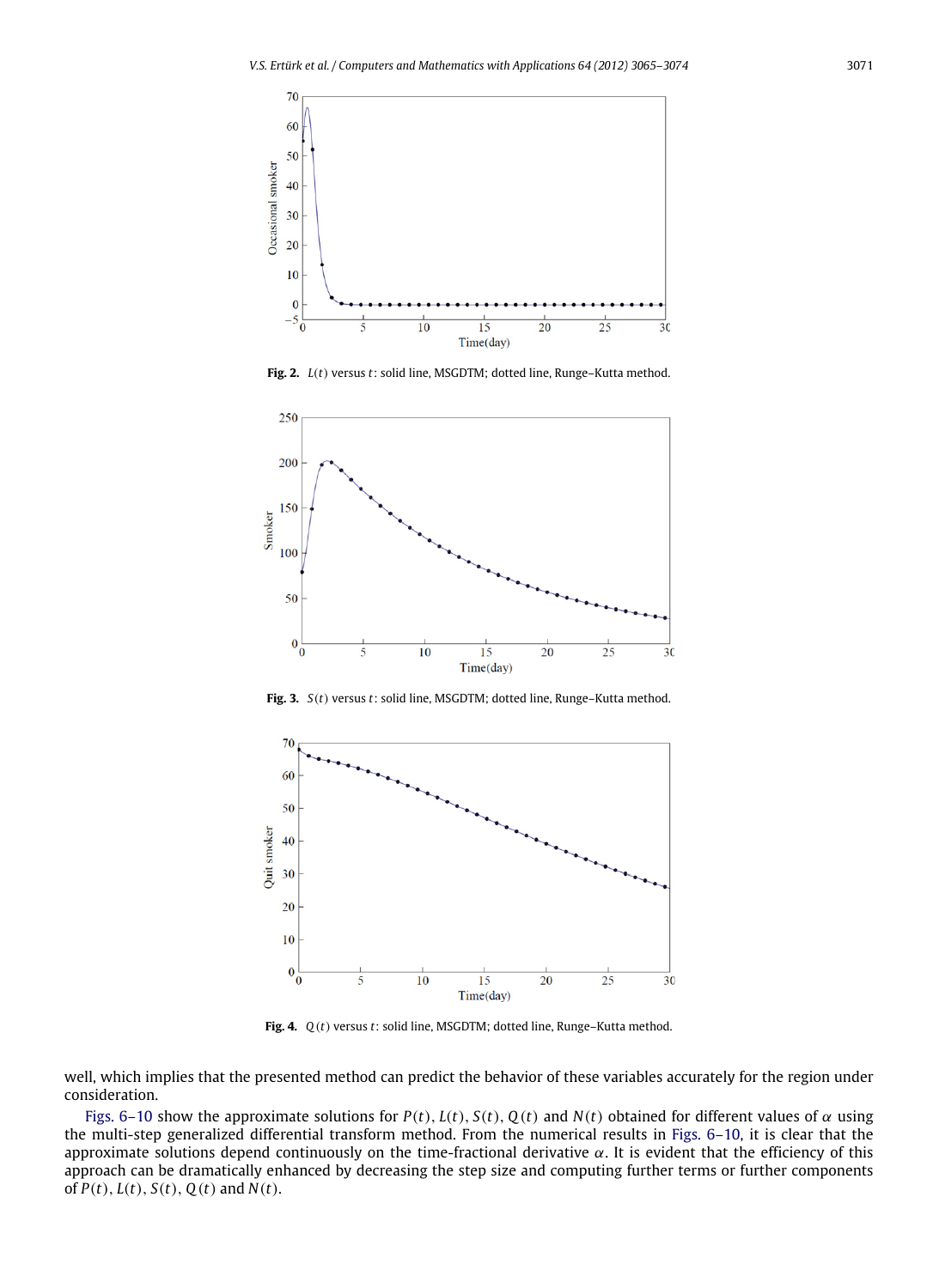

**Fig. 5.** *N*(*t*) versus *t*: solid line, MSGDTM; dotted line, Runge–Kutta method.

<span id="page-7-1"></span>

**Fig. 6.** *P*(*t*) versus *t*: solid line,  $\alpha = 1.0$ ; dashed line,  $\alpha = 0.95$ ; dot-dashed line,  $\alpha = 0.85$ .



**Fig. 7.** *L*(*t*) versus *t*: solid line,  $\alpha = 1.0$ ; dashed line,  $\alpha = 0.95$ ; dot-dashed line,  $\alpha = 0.85$ .

#### <span id="page-7-0"></span>**6. Conclusion**

In this paper, a fractional order differential system for modeling giving up smoking is studied and its approximate solution is presented using a multi-step generalized differential transform method (MSGDTM). The approximate solutions obtained by the MSGDTM are highly accurate and valid for a long time in the integer case. The reliability of the method and the reduction in the size of the computational domain give this method a wider applicability. Finally, the recent appearance of nonlinear fractional differential equations as models in science and engineering makes it necessary to investigate the method of solution for such equations. Consequently, the present success of the proposed method for the considered model verifes that it is a useful tool for these kinds of models in science and engineering.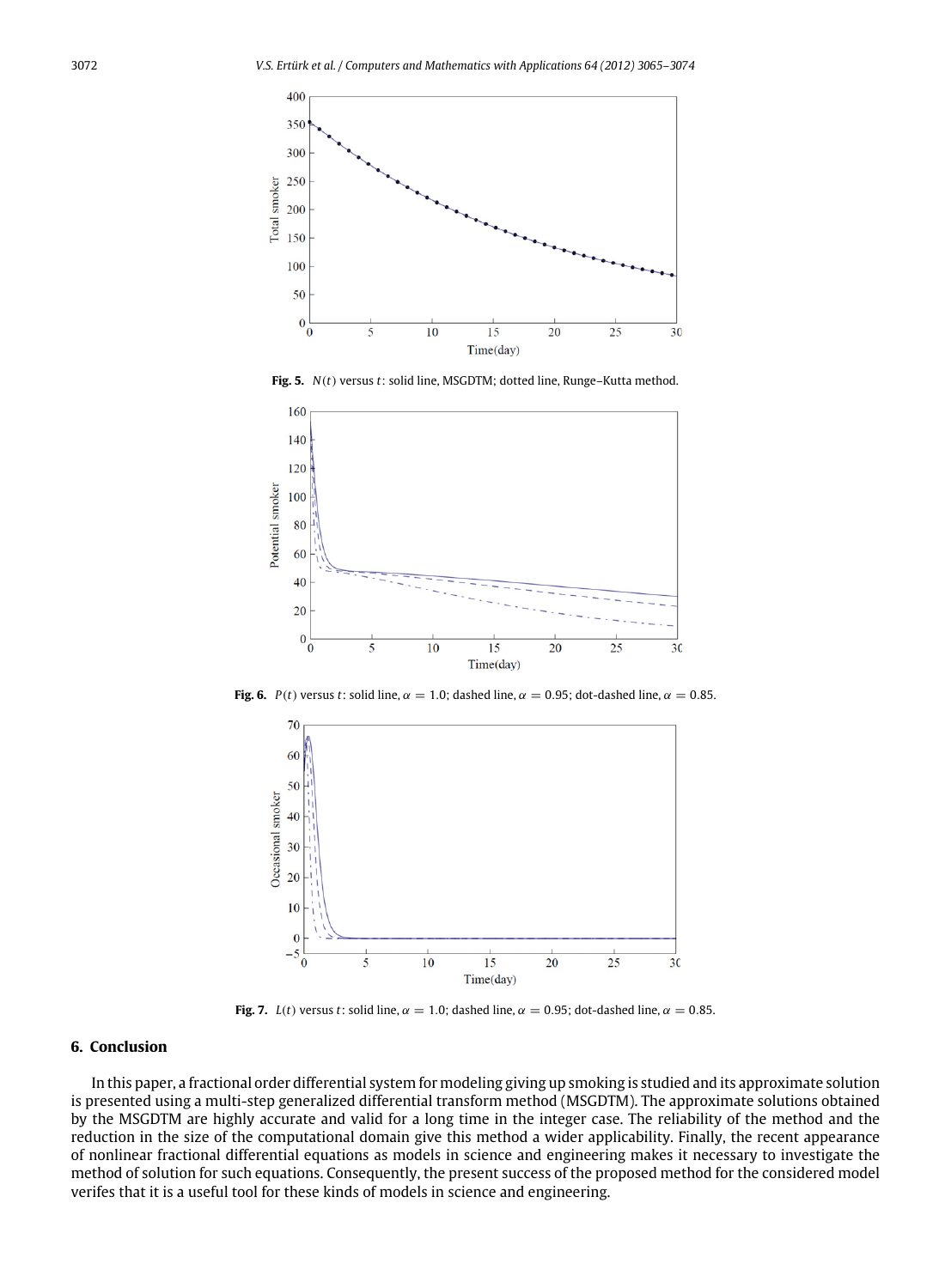

**Fig. 8.** *S*(*t*) versus *t*: solid line,  $\alpha = 1.0$ ; dashed line,  $\alpha = 0.95$ ; dot-dashed line,  $\alpha = 0.85$ .



**Fig. 9.**  $Q(t)$  versus *t*: solid line,  $\alpha = 1.0$ ; dashed line,  $\alpha = 0.95$ ; dot-dashed line,  $\alpha = 0.85$ .



**Fig. 10.** *N*(*t*) versus *t*: solid line,  $\alpha = 1.0$ ; dashed line,  $\alpha = 0.95$ ; dot-dashed line,  $\alpha = 0.85$ .

## **References**

- <span id="page-8-0"></span>[1] World Health Organization report on the global tobacco epidemic, 2009. [http://whqlibdoc.who.int/publications/2009/9789241563918\\_eng\\_full.pdf.](http://whqlibdoc.who.int/publications/2009/9789241563918_eng_full.pdf)
- <span id="page-8-1"></span>[2] A. Lahrouz, L. Omari, D. Kiouach, A. Belmaâti, Deterministic and stochastic stability of a mathematical model of smoking, Statistics &Probability Letters 81 (8) (2011) 1276–1284.
- <span id="page-8-2"></span>[3] J.S. Leszczynski, An Introduction to Fractional Mechanics, Czestochowa University of Technology, Czestochowa, 2011.
- <span id="page-8-3"></span>[4] R.L. Magin, Fractional Calculus in Bioengineering, Begell House Inc., Redding, 2006.
- <span id="page-8-4"></span>[5] D.O. Craiem, F.J. Rojo, J.M. Atienza, G.V. Guinea, R.L. Armentano, Fractional calculus applied to model arterial viscoelasticity, Latin American Applied Research 38 (2) (2008) 141–145.
- <span id="page-8-5"></span>[6] F.A. Abdullah, Using fractional differentialequations to model the Michaelis–Menten reaction in a 2-d region containing obstacles, Science Asia 37 (1) (2011) 75–78.